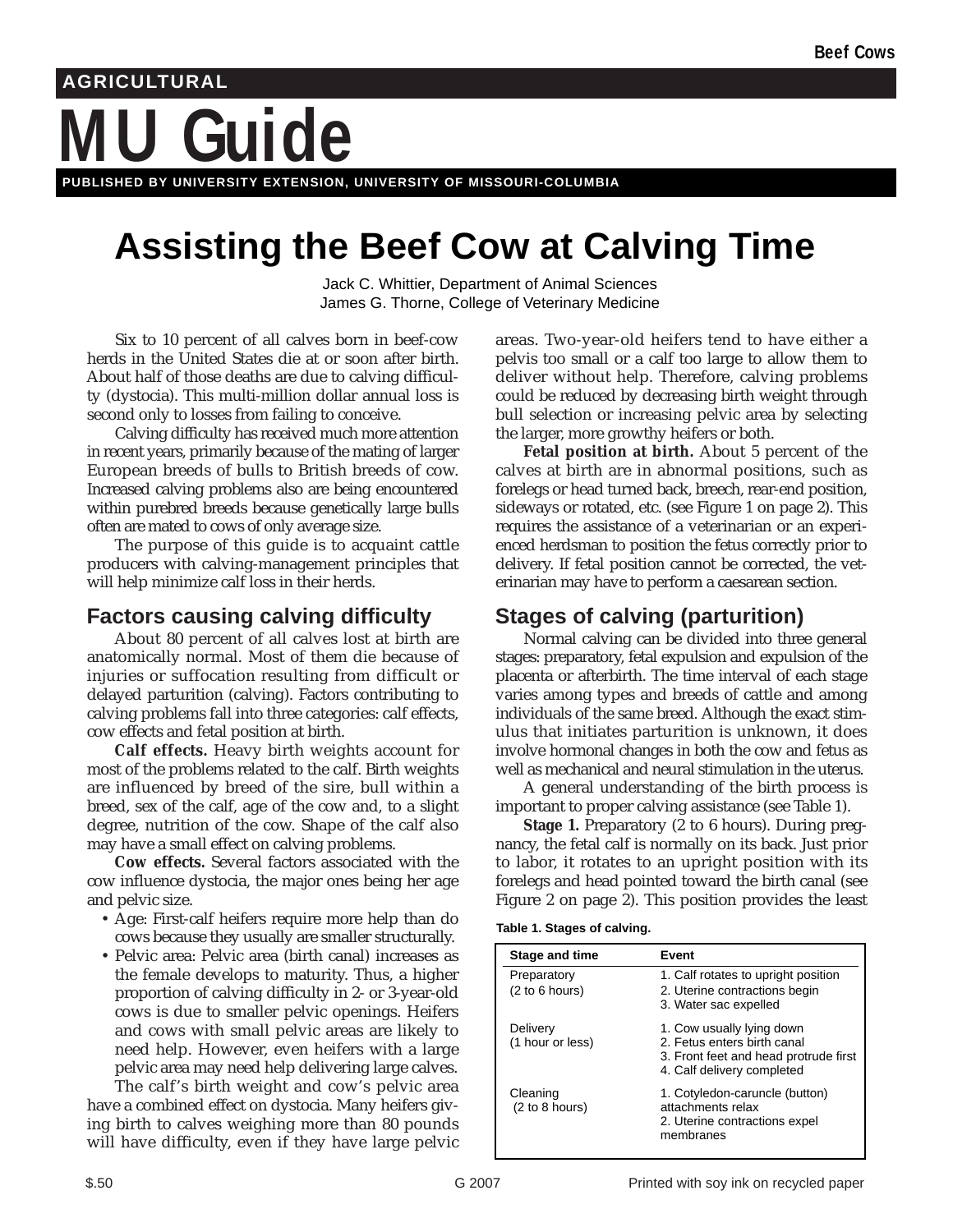resistance during birth. Toward the end of gestation, the muscular lining of the dam's uterus increases in size, which aids in delivery.



**Figure 1. Abnormal positions of the calf for delivery.**



**Figure 2. Normal position of the calf just prior to delivery.**



**Figure 3. Applying traction at delivery by "walking out" the shoulders.**

In the preparatory stage, the cervix dilates and rhythmic contractions of the uterus begin. Initially, contractions occur at about 15-minute intervals. As labor progresses, they become more frequent until they occur every few minutes. These contractions begin at the back of the uterine horn and continue toward the cervix, forcing the fetus outward. Any unusual disturbance or stress during this period, such as excitement, may inhibit the contractions and delay calving.

At the end of the preparatory stage, the cervix expands, allowing the uterus and vagina to become a continuous canal. A portion of the placenta (water

sac) is forced into the pelvis and aids in the dilation of the cervix. This water sac usually ruptures, and the membranes hang from the vulva until Stage 2.

**Stage 2.** Delivery (1 to 2 hours, may be longer in heifer). This stage begins when the fetus enters the birth canal and usually occurs while the cow is lying down. Uterine contractions are now about every 2 minutes and are accompanied by voluntary contractions of the diaphragm and abdominal muscles.

Surrounded by membranes, the calf's forelegs and nose now protrude from the vulva. After the nose is exposed, the dam exerts maximum straining to push the shoulders and chest through the pelvic girdle. Once the shoulders have passed, the abdominal muscles of the calf relax, and its hips and hind legs extend back to permit easier passage of the hip region.

The calf normally is born free of fetal membranes (placenta) because they remain attached to the cotyledons or "buttons" of the uterus. This ensures an oxygen supply for the calf during birth. Upon passage through the vulva, the umbilical cord generally breaks and respiration begins, filling the lungs with air and causing the lungs to become functional.

Delivery is normally completed in one hour or less in mature cows. Special assistance is warranted if this stage goes beyond 2 to 3 hours. First-calf heifers can take 1 to 2 hours, or longer. Use proper judgment so that assistance is neither too hasty nor too slow.

**Stage 3.** Cleaning (2 to 8 hours). The caruncleocotyledon, or button attachment between the uterus and placenta, relaxes and separates after parturition. The placenta is expelled by continued uterine contractions. Cows normally expel the placenta within 2 to 8 hours.

#### **Preparing for calving assistance**

Normal delivery in cattle should be completed within 2 hours after the water sac appears. If prolonged, the calf may be born dead or in a weakened condition. Because timing is vital when providing assistance, frequent observations are a must. Assisted deliveries should not be attempted without proper preparation of facilities and equipment. A clean, well-lighted maternity pen and clean pulling chains and equipment are desirable to reduce bacterial contamination.

Check with your veterinarian for advice on when to assist the cow alone and when to call for help. Because cervical dilation is completed in Stage 2, assistance can be given too early. However, because final dilation is quite rapid, assistance often is given too late, which is much more serious.

Cleanliness is a must. Introduction of bacteria by equipment or arms of the person assisting with the calving may reduce fertility of the cow by delaying return to estrus and lowering conception. Equipment needs are two clean buckets, soap (for cleaning the cow), disinfectant, obstetrical lubricant, paper towels, calving chains and handles and plastic sleeves. Fill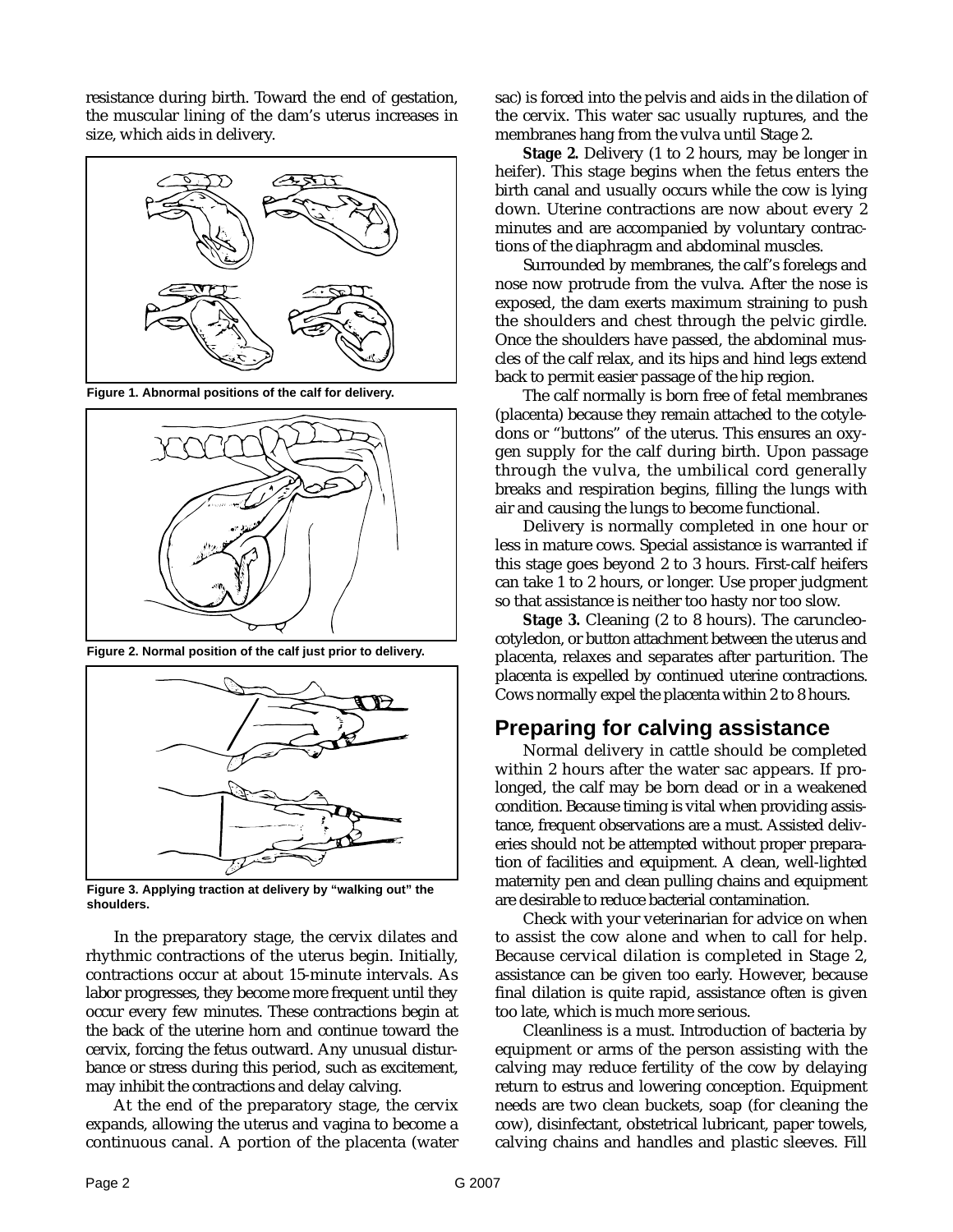both buckets with water, and add disinfectant to the second bucket. Place the calving chains and handles in the disinfectant solution.

Restrain the cow with a head catch or halter. Tie the tail with light twine to the neck of the cow. Scrub the perineal area (around the anus and vulva) and the tail with soapy water. Pour water from the bucket to rinse the area. Do not dip dirty towels back into the bucket. When the area is clean, dry with paper towels. Use the remainder of the water in the first bucket to wash your hands and arms. If possible use plastic sleeves on initial examination. This may prevent contact with abortion-causing organisms that can infect humans. Apply an obstetrical lubricant to the sleeves. If extensive manipulation of the fetus is needed, the gloves may be removed because they tear easily.

#### **Steps in calving assistance**

1. After observing a delay in delivery, conduct a pelvic examination to determine the extent of cervical dilation. It should be dilated enough to allow easy passage of the fetus.

2. Determine the position of the fetus (see Figures 1 and 2). If it is in an abnormal position, use your experience and judgment to determine if you can make a correction or if you should summon professional help.

3. Examine the size of the calf relative to the birth canal. A large calf forced through a small pelvic opening may die, and the cow may be injured (including paralysis). If this examination is made when the head and front feet are still in the birth canal, the opportunity for a successful caesarean section exists.

4. If the examination indicates a dry fetus and birth canal, additional lubrication is needed. Use a commercial obstetrical lubricant (methyl-cellulose product) or petrolatum jelly. Do not use soap because it is irritating to the vaginal membranes, causes inflammation and swelling of the reproductive tract and can result in delayed return to estrus and lower conception rates.

5. Attach the obstetrical (pulling) chains to the front legs of the calf, placing the loop of each chain around each leg. Place the chains around the pastern (below the dewclaw and above the hooves) with the looped chain on top of the hooves. Careful attention to this placement when pulling on the chains results in the least amount of damage to the calf. If the chains are allowed to become slack or excessive force is applied or both, the chain may damage the hooves. Placing the chains above the fetlocks (above the dewclaws) with a half-hitch around the pastern can result in broken front leg(s).

6. Attach the obstetrical handles and pull gently, making sure the chains have not slipped. Although some calves can be delivered by pulling both legs evenly, it's usually best to alternately pull on one leg and then the other a few inches at a time (see Figure 3).

Once the legs are "walked out" in this manner, the shoulders are allowed to pass through the pelvic opening one at a time. If the shoulders "lock" at the opening, apply traction to the calf's head by attaching a chain around the poll and through the mouth. This traction reduces compaction of the head against the sacrum (top of the birth canal) and reduces the dimensions of the shoulder and chest region.

7. The chance of uterine or cervical lacerations and tears is greatest when the calf's head and shoulders come through the birth canal. Such damage may lead to infections and future reproductive problems. Because pressure dilates the birth canal, damage usually can be prevented if traction is applied gradually. Gradual application of traction also helps prevent damage to the cow if assistance happens to be given too early because very slow traction will not interfere with normal dilation of the cervix.

8. Once the head and shoulders are exposed, rotate the calf a quarter of a turn to aid in the hips entering the pelvic canal. If this does not allow delivery, pull the calf downward at a 45-degree angle or nearly parallel with the rear legs of the cow.

9. "Hip lock" can be a problem serious enough to cause loss of the calf. If it happens in a cow lying down, push the fetus back a short distance and rotate the calf a quarter turn, then apply traction to the front legs in a direction toward the cow's flank or side. This rotates the calf enough so one hip bone goes through the pelvic opening ahead of the other. If you are unable to repel or rotate the calf, place the calf's legs between the cow's hind legs and pull forward. If delivery is delayed, make sure the calf begins breathing normally because the umbilical cord will be pinched closed.

10. All posterior (rear feet first) presentations should be considered an emergency because the umbilical cord is pinched between the fetus and pelvis early in the delivery. This means blood circulation is slowed, and the fetus may die or sustain brain damage unless delivery is rapid.

Attach the obstetrical chains above the fetlock joint, and be sure the birth canal is adequately lubricated because extraction is against the normal direction of hair growth. A posterior delivery usually is eased by alternating traction on the rear legs and by rotating the fetus about a quarter of a turn to take advantage of the greatest diameter of the cow's pelvis. If delivery proves extremely difficult, a caesarean section probably is necessary and should not be delayed.

11. Only an experienced herdsman or veterinarian should use mechanical calf pullers. If used incorrectly, permanent damage can occur to both calf and cow.

12. Correcting abnormal presentations other than a leg or head turned back usually requires professional help. For instance, a fetus that is upside down may be in that position because the uterus or fetus is rotated.